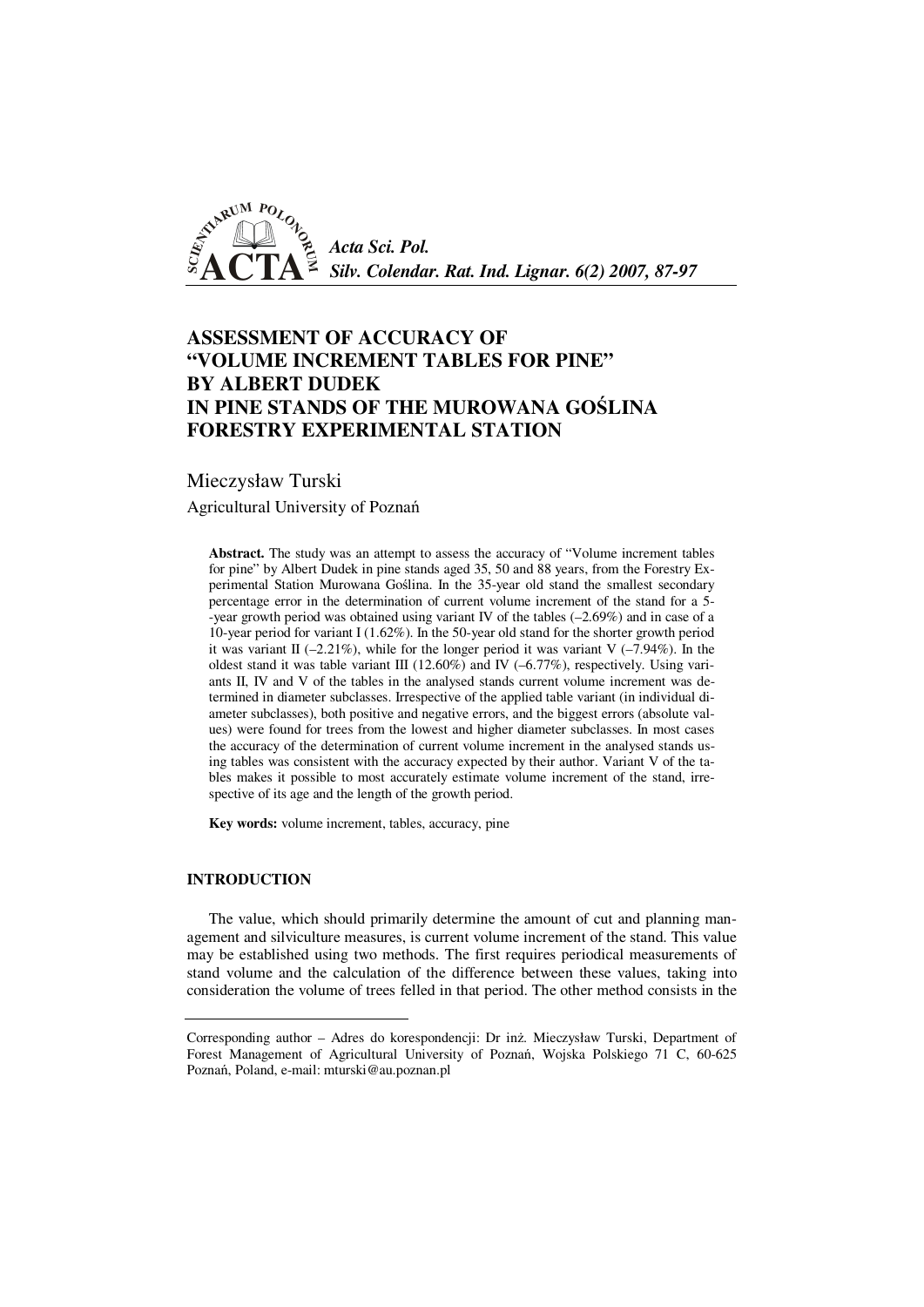measurements taken at the end of the growth period. In this case it is only possible to determine the increment on trees being measured (it is impossible to determine the volume increment of trees which were felled in the growth period). After World War II the problem of accuracy of results for both these methods was investigated by Grochowski [1953]. He showed that the most accurate methods of backward determination of current volume increment are those using mean sample trees and the accuracy is proportional to square roots of the number of adopted mean sample trees. Borowski [1954] contributed considerably to the development and improvement of methods determining current volume increment of the stand thanks to his introduction of the concept of volume increment intensity. Extensive studies carried out by Borowski on the relationship of volume increment intensity with different characteristics of trees and stands [1958, 1961 a, b, 1964] constituted the basis for the development of a new method to determine current volume increment of the stand based on mean sample trees. It is an accurate method, but very labour-intensive. Bruchwald [1971] developed a method which does not require such a tremendous amount of labour and is based on the appropriate form factor  $f_{1/3}$ . However, also in this case it is necessary to cut down mean sample trees, which is not always feasible in practice. Borowski [1971] proposed the application in forestry practice of "Tables of stem volume increment for pine trees of older age classes". However, the use of these tables in young and middle-aged stands results in systematic errors being committed. In pine stands on coniferous forest sites, after the introduction of appropriate corrections [Borowski and Rekosz 1974] based on the determination of average growing space, they may be applied irrespective of the age of stand. Accuracy of these tables was investigated e.g. by Lemke [1974]. In an 88-year old pine stand at the joint measurement for the 5-year growth period the error was  $-9.6\%$ , while for the 10-year period it was  $-6.1\%$ . Almost 75% results for single trees were lower than actual values. A bigger accuracy of tables was found for higher trees and those exhibiting bigger diameter breast high increments. No effect was reported of tree diameter on accuracy. Accuracy of tables developed by Borowski was also investigated by Bruchwald and Michalak [1984], who stated that in stands with small breast height diameters and heights the tables gave too low results, while positive errors were recorded at high values of both these characteristics. The authors proposed corrections dependent on mean diameter breast high of a stand, which results in the mean error of 1-2%. The application of corrections makes it possible to use these tables in forest sites irrespective of the age of stand. Despite the proposed corrections increasing their accuracy, those tables are rarely used in practice. This might result from the necessity to determine diameter breast high increment, and to do so on a relatively large number of trees. An interesting proposal for the determination of current volume increment in pine stand was presented by Dudek [1994] in the form of "Volume increment tables for pine". The tables were prepared on the basis of an extensive body of empirical material (7080 pines). The author proposed five different variants of tables (dependent on the amount of information collected on the stand):

I. Stand quality – B (top height at the age of 100 years), age of stand – W and breast height basal area of trees in 1 ha – G.

II. Mean diameter breast high basal area of stand – DG, mean stand height – H and breast high basal area of trees in 1 ha – G.

III. Mean diameter breast high basal area of stand – DG, mean stand height – H, breast high basal area of trees in 1 ha – G, quality class – B and age of stand – W.

*Acta Sci. Pol.*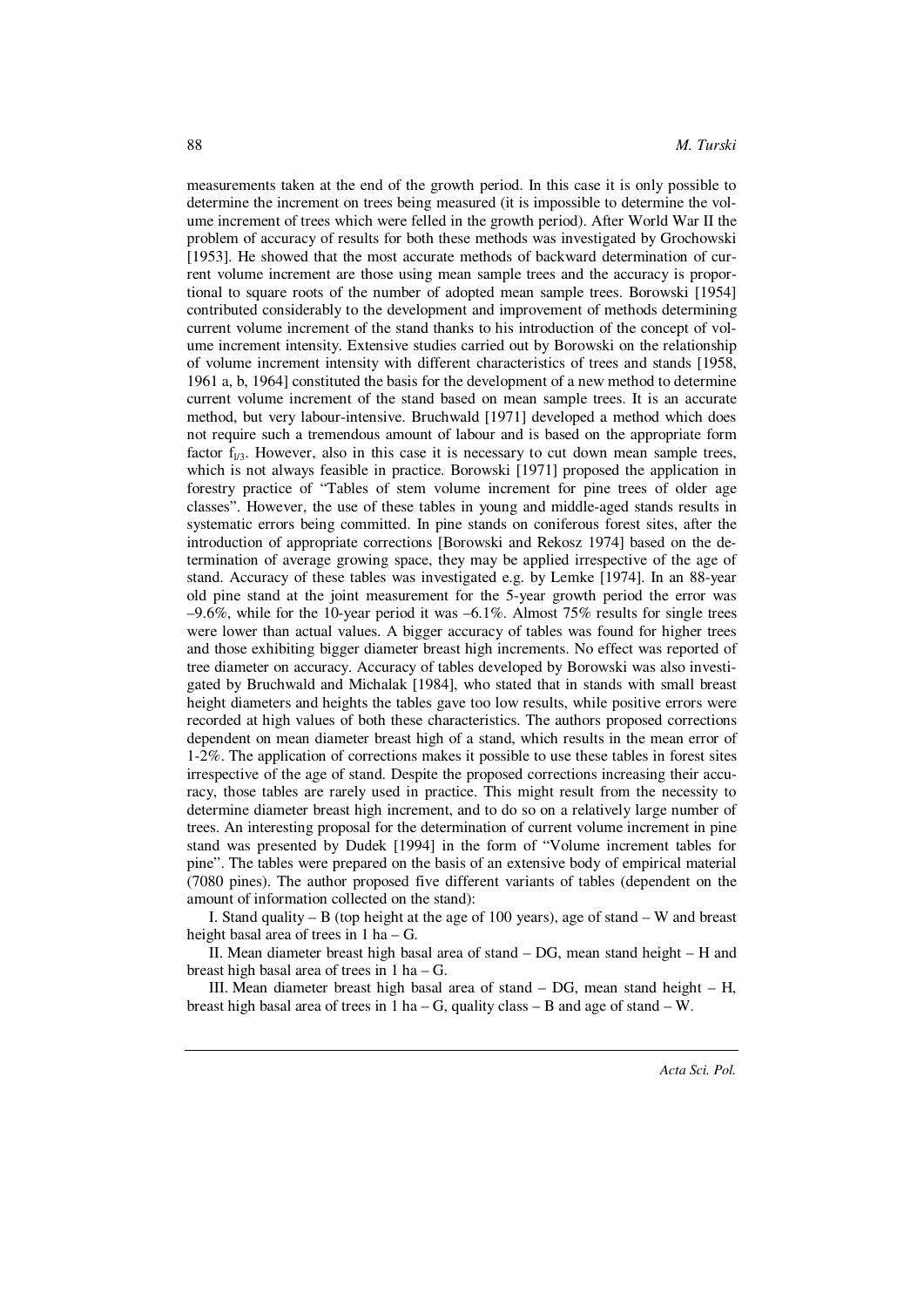IV. Mean diameter breast high basal area of stand – DG, mean stand height – H, breast high basal area of trees in  $1$  ha  $-$  G, and mean breast height diameter increment of stand – ZD.

V. Mean diameter breast high basal area of stand – DG, mean stand height – H, breast high basal area of trees in  $1$  ha  $-$  G, quality class  $-$  B, mean breast height diameter increment of stand – ZD and age of stand – W.

Tables were developed as user-friendly computer software. The program after the determination of the scope of measurements taken in the stand and their introduction makes it possible to calculate current volume increment of stand for a 5- or 10-year period (or for both). It is also possible to optionally obtain information on standard errors of the calculated volume increment.

This study was an attempt to assess the accuracy of proposed tables in three pine stands from the Murowana Goślina Forestry Experimental Station.

#### **MATERIAL AND METHODS**

Material used in the preliminary analysis of accuracy of "Volume increment tables for pine" by Dudek [1994] came from three experimental cutting areas established in pure pine stands by the Department of Dendrometry, the Agricultural University of Poznań, in the Forestry Experimental Station in Murowana Goślina. The first cutting area (0.1 ha) was established in a 35-year old pine stand, with the following characteristics: forest site type – fresh coniferous forest, average breast height diameter of 11.73 cm, mean height of 13.65 m, site quality class I, degree of stocking of 1.16, and the number of trees of 302. The second cutting area (0.25 ha) was established in a 50-year old stand with the site type of fresh mixed coniferous forest. The average breast height diameter was 17.84 cm, mean height of 19.16 m, site quality class I, degree of stocking of 0.91 and the number of trees of 274. The last cutting area with an area of 1 ha was located in an 88-year old stand in the fresh coniferous forest site type. The average breast height diameter in this stand was 28.34 cm, mean height was 21.82 m, site quality class  $II<sub>0.2</sub>$ , degree of stocking was 0.94 and the number of trees was 474. The age of stands was calculated as the arithmetic mean of the age of all trees, the average breast height diameter was calculated from the basal area, while the mean height was determined using the Lorey formula. The site quality class and the degree of stocking were established according to the tables by Szymkiewicz [1961]. In the 88-year old stand volume increment of each stem was determined using the sectional method. For this purpose the diameter inside bark and increment in diameter for the last 5 and 10 years were measured in the centre of each section with the length of 1 m. In both younger stands volume increment for both growth periods was determined on the basis of stem analysis, using also the sectional Huber's formula. Volume increments for the period of 5 and 10 years were established from the difference of the final and initial stem volume, rounded to  $0.0001 \text{ m}^3$ . Apart from the already established stand characteristics such as age (W), average breast height diameter (DG), and mean height (H), the following were also calculated: breast height basal area in 1 ha (G), quality class (B) [Bruchwald 1979] and mean increment of breast height diameters of trees in the stand (ZD). For each variant of the tables volume increment was determined for both growth periods and it was

*Silvarum Colendarum Ratio et Industria Lignaria 6(2) 2007*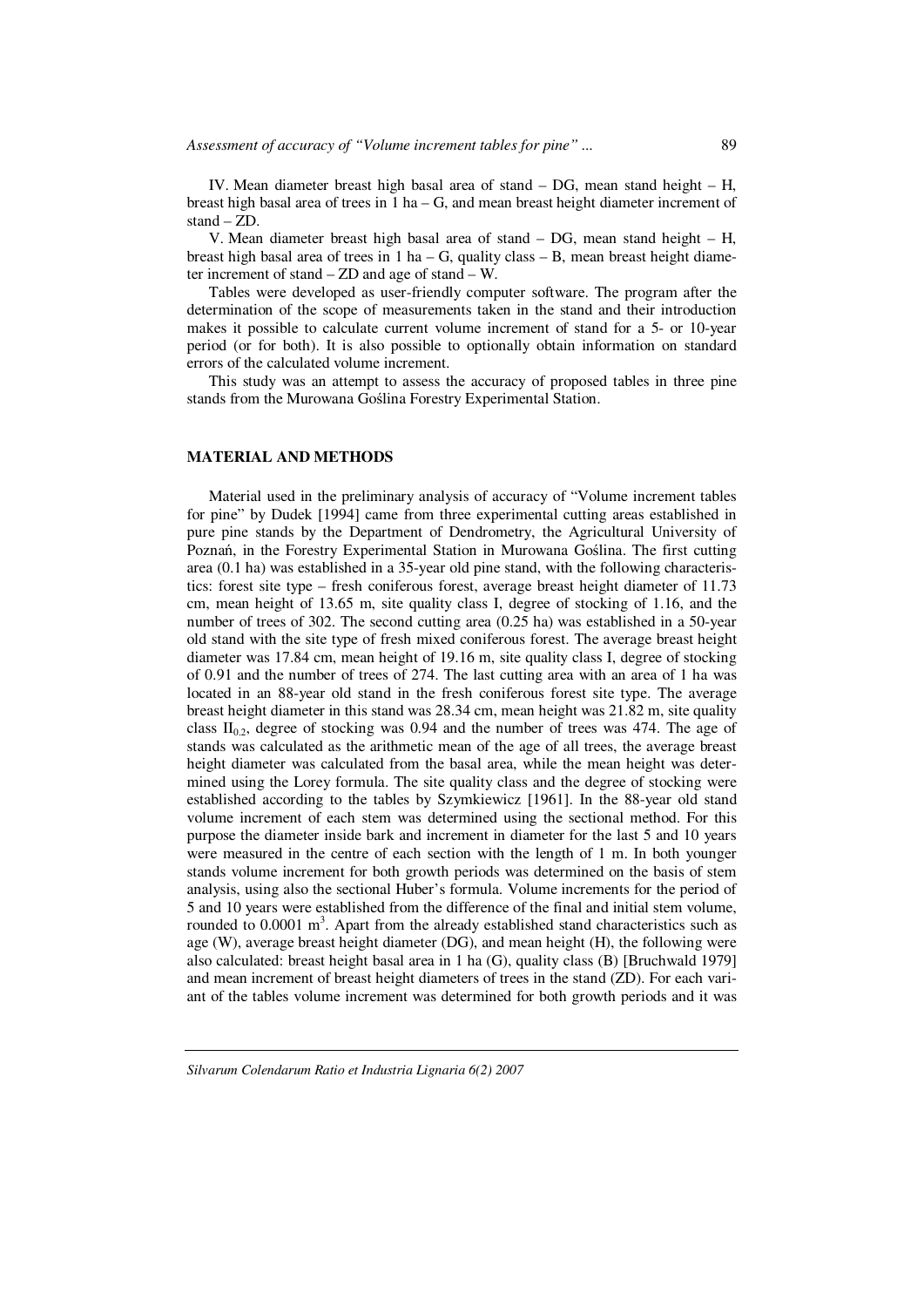compared with the sectional volume increment, which was adopted as the actual value. The secondary percentage error was used to assess the accuracy of analysed tables.

### **RESULTS**

In the first table variant in the youngest stand the secondary percentage error for the 5-year period was 13.48%, while for the 10-year period it was 1.62% (Table 1). Similarly, positive errors, but with higher values were found for the oldest 88-year old stand. In case of the 50-year old stand negative values of the secondary percentage error were obtained and its absolute value was bigger for the longer than for the shorter growth period. In variant II of the tables lower values of secondary percentage errors were recorded than for variant I, except for the 10-year growth period in the youngest stand. The lowest value of the secondary percentage error was found in the 50-year old stand for the longer growth period  $(-2.21\%)$ , while the highest  $(16.33\%)$  in the oldest stand for the 10-year growth period. This variant of tables in the opinion of their author is the least accurate of all the variants. However, in the analyzed stands it was slightly more accurate than variant I. In variant III of the tables, in the youngest and oldest stands

Table 1. Actual stand volume increment  $(Zv_{\tau z})$  and stand volume increment calculated using tables by Dudek [1994] (Zv<sub>t</sub>) expressed and the accuracy of its determination, m<sup>3</sup>·ha<sup>-1</sup> Tabela 1. Rzeczywisty (Zv<sub>rz</sub>) i obliczony tablicami Dudka [1994] (Zv<sub>t</sub>) przyrost miąższości drzewostanów oraz dokładność jego określania, m<sup>3</sup>·ha<sup>-1</sup>

| Age of<br>stand<br>Wiek<br>drze-<br>wostanu | Variant<br>of table<br>Wariant<br>tablic | 5-year period – Okres 5-letni |        |          |                                            | 10-year period - Okres 10-letni |        |          |                                            |
|---------------------------------------------|------------------------------------------|-------------------------------|--------|----------|--------------------------------------------|---------------------------------|--------|----------|--------------------------------------------|
|                                             |                                          | $Zv_{\rm rz}$                 | $Zv_t$ | $P_{w}$  | standard<br>error<br>bład stan-<br>dardowy | $Zv_{rz}$                       | $Zv_t$ | $P_{w}$  | standard<br>error<br>bład stan-<br>dardowy |
| $35$ lat                                    | I                                        | 42.914                        | 48.697 | 13.48    | 6.314                                      | 87.761                          | 89.179 | 1.62     | 9.549                                      |
| 35 years                                    | П                                        | 42.914                        | 47.771 | 11.32    | 8.244                                      | 87.761                          | 79.016 | $-9.96$  | 11.870                                     |
|                                             | Ш                                        | 42.914                        | 50.239 | 17.07    | 6.183                                      | 87.761                          | 95.477 | 8.79     | 9.343                                      |
|                                             | IV                                       | 42.914                        | 41.758 | $-2.69$  | 3.336                                      | 87.761                          | 74.279 | $-15.36$ | 3.825                                      |
|                                             | V                                        | 42.914                        | 44.121 | 2.81     | 2.521                                      | 87.761                          | 81.678 | $-6.93$  | 3.349                                      |
| 50 lat                                      | I                                        | 41.642                        | 38.751 | $-6.94$  | 5.303                                      | 84.598                          | 71.967 | $-14.93$ | 8.021                                      |
| 50 years                                    | П                                        | 41.642                        | 40.722 | $-2.21$  | 6.925                                      | 84.598                          | 72.645 | $-14.13$ | 9.971                                      |
|                                             | Ш                                        | 41.642                        | 39.663 | $-4.75$  | 5.194                                      | 84.598                          | 75.403 | $-10.87$ | 7.848                                      |
|                                             | IV                                       | 41.642                        | 39.369 | $-5.46$  | 2.802                                      | 84.598                          | 75.436 | $-10.83$ | 3.213                                      |
|                                             | V                                        | 41.642                        | 39.527 | $-3.87$  | 2.118                                      | 84.598                          | 77.096 | $-7.94$  | 2.813                                      |
| 88 lat                                      | I                                        | 24.339                        | 29.773 | 19.56    | 5.787                                      | 48.339                          | 57.107 | 18.14    | 8.752                                      |
| 88 years                                    | П                                        | 24.339                        | 28.551 | 14.65    | 7.556                                      | 48.339                          | 56.231 | 16.33    | 10.880                                     |
|                                             | Ш                                        | 24.339                        | 28.118 | 12.60    | 5.667                                      | 48.339                          | 54.262 | 12.29    | 8.564                                      |
|                                             | IV                                       | 24.339                        | 21.959 | $-13.70$ | 3.058                                      | 48.339                          | 45.079 | $-6.77$  | 3.506                                      |
|                                             | V                                        | 24.339                        | 21.608 | $-13.23$ | 2.311                                      | 48.339                          | 44.995 | $-6.92$  | 3.070                                      |

*Acta Sci. Pol.*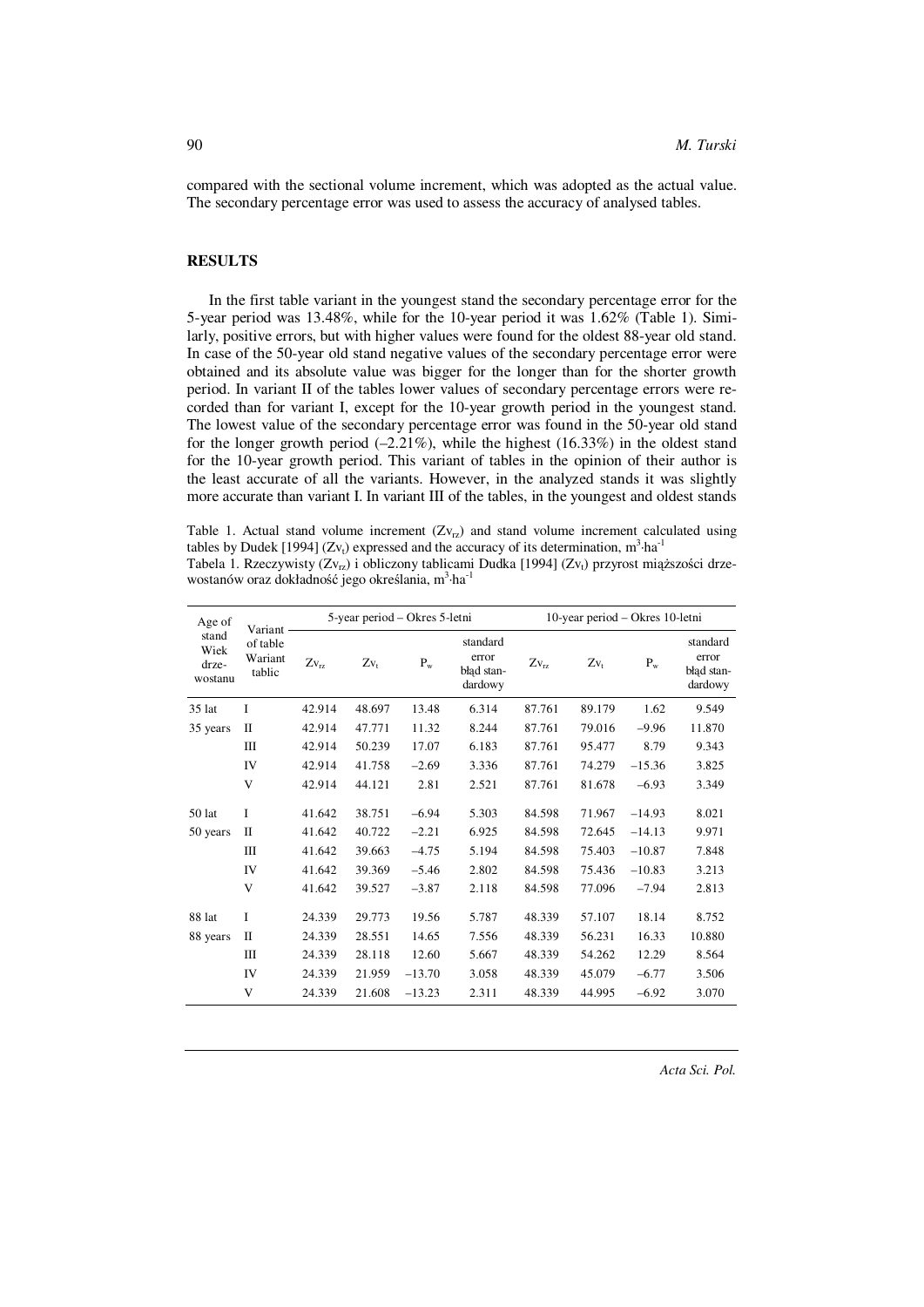positive percentage errors were obtained. In the 50-year old stand negative errors were recorded, amounting for the shorter growth period to –4.75% and for the longer period to –10.87%. In case of variant IV of the tables, negative percentage errors were found in the three analysed stands (both growth periods). In the two younger stands the calculated secondary percentage errors were lower for the 5-year growth period. In the 35-year old stand it was  $-2.69\%$  and in the 50-year old stand it was  $-5.46\%$ , respectively. For the longer growth period it was –15.36% and –10.83%, respectively. In the oldest stand the trend, found by Dudek in each variant of the tables that they are more accurate for the 10-year growth period, holds true. Using variant V of the tables and determining the 5-year current volume increment in the three analyzed stands the obtained errors were 2.81%, –3.87% and –13.23%, while for the longer growth period they were –6.93%, –7.94% and –6.92%.

If in the stand breast height diameters of trees were measured in diameter subclasses, then tables made it possible to determine current volume increment in the stand in these subclasses. Such a procedure was possible when applying variants II, IV and V of "Volume increment tables for pine" and in our further considerations they were referred to as variants IIa, IVa and Va. The biggest errors (Table 2) in the 35-year old stand were recorded for trees from the lowest diameter subclasses (in the diameter subclass of 6 cm for the investigated variants of the tables for the shorter growth period errors of over 100% were found). The size of errors (only positive) decreased with an increase in the breast height diameter in successive diameter subclasses up to the diameter subclass of 10 cm and each time it was bigger for the shorter growth period. Starting from the diameter subclass of 12 cm, apart from the 5-year period in variants IIa and Va, negative values of secondary percentage errors were obtained and absolute values of errors were

Table 2. Secondary percentage errors for the determination of current volume increment in diameter subclasses using tables in the 35-year old pine stand

|                      | Number<br>of trees<br>Liczba<br>drzew | Variant of table – Wariant tablic      |                      |                  |                      |                    |                      |  |  |
|----------------------|---------------------------------------|----------------------------------------|----------------------|------------------|----------------------|--------------------|----------------------|--|--|
| Diameter<br>subclass |                                       | Пa                                     |                      | <b>IVa</b>       |                      | Va                 |                      |  |  |
| Stopień              |                                       | incremental period – okres przyrostowy |                      |                  |                      |                    |                      |  |  |
| grubości             |                                       | 5 years<br>$5$ lat                     | 10 years<br>$10$ lat | 5 years<br>5 lat | 10 years<br>$10$ lat | 5 years<br>$5$ lat | 10 years<br>$10$ lat |  |  |
| 6                    | 10                                    | 145.28                                 | 73.33                | 113.84           | 62.67                | 126.42             | 81.33                |  |  |
| 8                    | 60                                    | 100.66                                 | 25.24                | 75.22            | 17.81                | 83.70              | 29.49                |  |  |
| 10                   | 76                                    | 37.98                                  | 8.17                 | 20.89            | 1.80                 | 26.99              | 12.22                |  |  |
| 12                   | 77                                    | 11.98                                  | $-8.99$              | $-2.19$          | $-14.62$             | 3.21               | $-6.01$              |  |  |
| 14                   | 39                                    | 2.03                                   | $-14.55$             | $-10.78$         | $-19.72$             | $-5.92$            | $-11.85$             |  |  |
| 16                   | 28                                    | 0.05                                   | $-17.38$             | $-12.01$         | $-22.13$             | $-7.12$            | $-14.59$             |  |  |
| 18                   | 8                                     | $-6.91$                                | $-22.65$             | $-17.95$         | $-27.07$             | $-13.49$           | $-20.14$             |  |  |
| 20                   | 3                                     | $-0.20$                                | $-15.61$             | $-11.82$         | $-20.38$             | $-7.21$            | $-12.91$             |  |  |
| 22                   | $\mathbf{1}$                          | $-8.49$                                | $-23.86$             | $-18.93$         | $-28.05$             | $-14.90$           | $-21.49$             |  |  |

Tabela 2. Wtórne błędy procentowe określania bieżącego przyrostu miąższości w stopniach grubości za pomocą tablic w 35-letnim drzewostanie sosnowym

*Silvarum Colendarum Ratio et Industria Lignaria 6(2) 2007*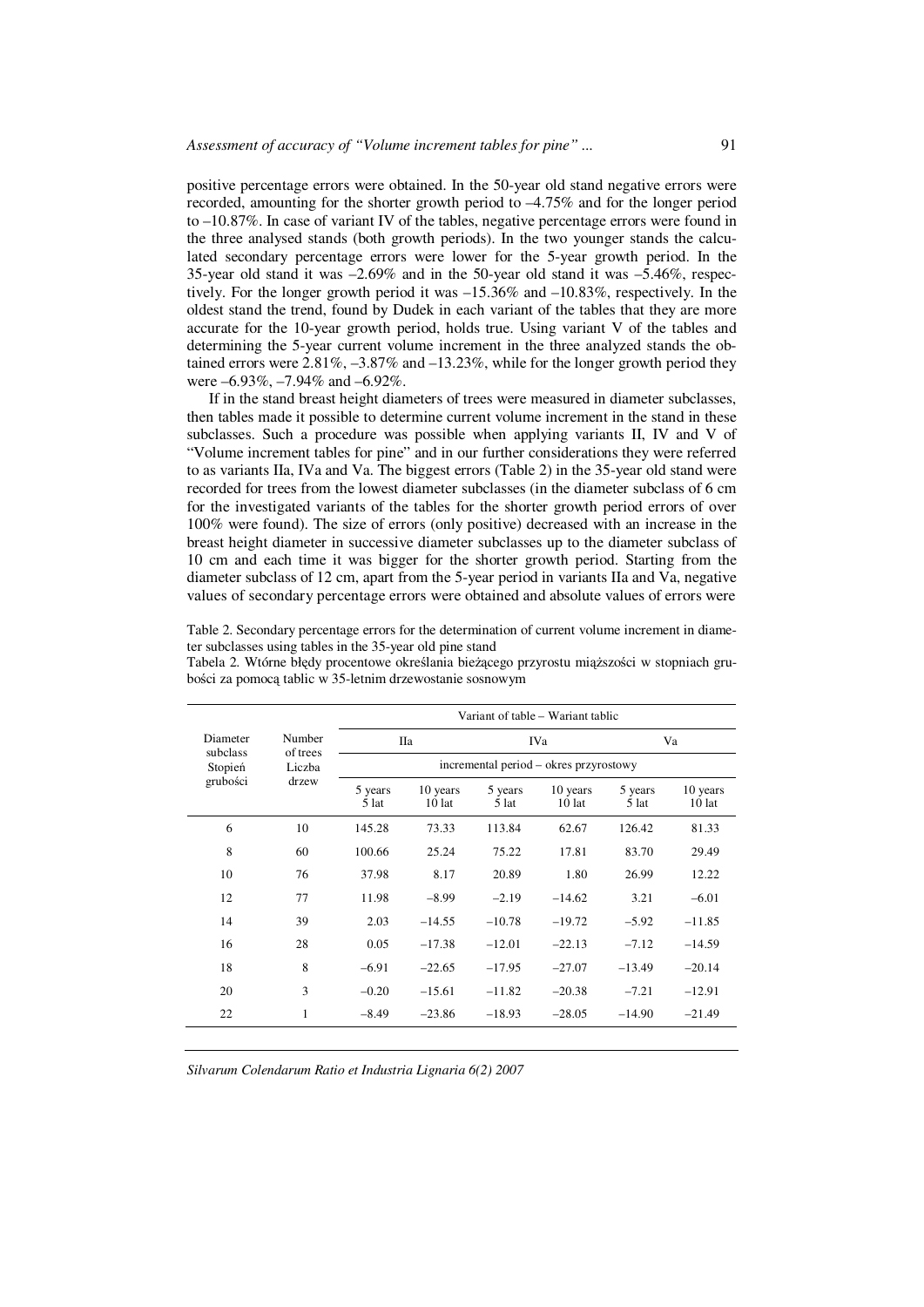bigger for the longer growth period. In the 5-year old stand (Table 3) the biggest secondary percentage errors (positive) were also recorded for the lowest diameter subclasses (10, 12 and 14 cm), with a markedly bigger accuracy observed for the longer growth period. Starting from the diameter subclass of 16 cm there was a change in the sign of errors to negative ones up to the diameter subclass of 24 cm. In variants IIa (in diameter subclasses from 16 to 24 cm) and IVa of the tables (in subclasses from 16 to 22 cm), each time errors for the longer growth period were bigger than those for the shorter period. In variant Va of the tables (in diameter subclasses from 16 to 24 cm) such a situation occurred only for the diameter subclass of 18 cm. For the other diameter subclasses from this range the tables are characterized by a bigger accuracy for the shorter growth period. In diameter subclasses above 26 cm no distinct trend may be observed in the accuracy of individual table variants (errors with the plus and minus signs) and the tables are sometimes more accurate for the longer growth period and sometimes for the shorter one. In most diameter subclasses variant IIa of the tables was most accurate for the 5-year growth period, while variant Va – for the 10-year period.

In the oldest 88-year stand (Table 4) variant IIa of the tables is characterized by the fact that for each diameter subclass only positive errors were obtained, and the biggest values of these errors were recorded in the highest diameter subclasses. In most diameter

Table 3. Secondary percentage errors for the determination of current volume increment in diameter subclasses using tables in the 50-year old pine stand

Tabela 3. Wtórne błędy procentowe określania bieżącego przyrostu miąższości w stopniach grubości za pomocą tablic w 50-letnim drzewostanie sosnowym

|                      |                    | Variant of table – Wariant tablic      |                      |                  |                      |                    |                    |  |  |
|----------------------|--------------------|----------------------------------------|----------------------|------------------|----------------------|--------------------|--------------------|--|--|
| Diameter<br>subclass | Number<br>of trees | <b>IIa</b>                             |                      | <b>IVa</b>       |                      | Va                 |                    |  |  |
| Stopień<br>grubości  | Liczba<br>drzew    | incremental period – okres przyrostowy |                      |                  |                      |                    |                    |  |  |
|                      |                    | 5 years<br>5 lat                       | 10 years<br>$10$ lat | 5 years<br>5 lat | 10 years<br>$10$ lat | 5 years<br>$5$ lat | 10 years<br>10 lat |  |  |
| 10                   | $\overline{2}$     | 59.71                                  | 44.40                | 53.96            | 50.18                | 55.40              | 53.07              |  |  |
| 12                   | 27                 | 58.54                                  | 3.83                 | 52.66            | 7.76                 | 53.64              | 10.26              |  |  |
| 14                   | 44                 | 23.89                                  | 7.28                 | 20.00            | 11.30                | 20.56              | 13.98              |  |  |
| 16                   | 59                 | $-0.30$                                | $-8.31$              | $-3.68$          | $-4.84$              | $-3.00$            | $-2.75$            |  |  |
| 18                   | 53                 | $-3.96$                                | $-23.31$             | $-7.01$          | $-20.36$             | $-6.75$            | $-18.65$           |  |  |
| 20                   | 42                 | $-5.10$                                | $-12.84$             | $-8.31$          | $-9.53$              | $-7.91$            | $-7.56$            |  |  |
| 22                   | 28                 | $-13.04$                               | $-20.16$             | $-15.90$         | $-17.22$             | $-15.45$           | $-15.36$           |  |  |
| 24                   | 11                 | $-10.92$                               | $-16.64$             | $-13.73$         | $-13.55$             | $-13.35$           | $-11.66$           |  |  |
| 26                   | 6                  | 11.47                                  | $-1.24$              | 7.96             | 2.39                 | 8.37               | 4.54               |  |  |
| 28                   | $\mathbf{1}$       | $-15.63$                               | $-22.00$             | $-18.32$         | $-19.14$             | $-17.97$           | $-17.46$           |  |  |
| 30                   | $\boldsymbol{0}$   | 0.00                                   | 0.00                 | 0.00             | 0.00                 | 0.00               | 0.00               |  |  |
| 32                   | 1                  | 10.19                                  | $-6.94$              | 6.79             | $-3.65$              | 7.22               | $-1.66$            |  |  |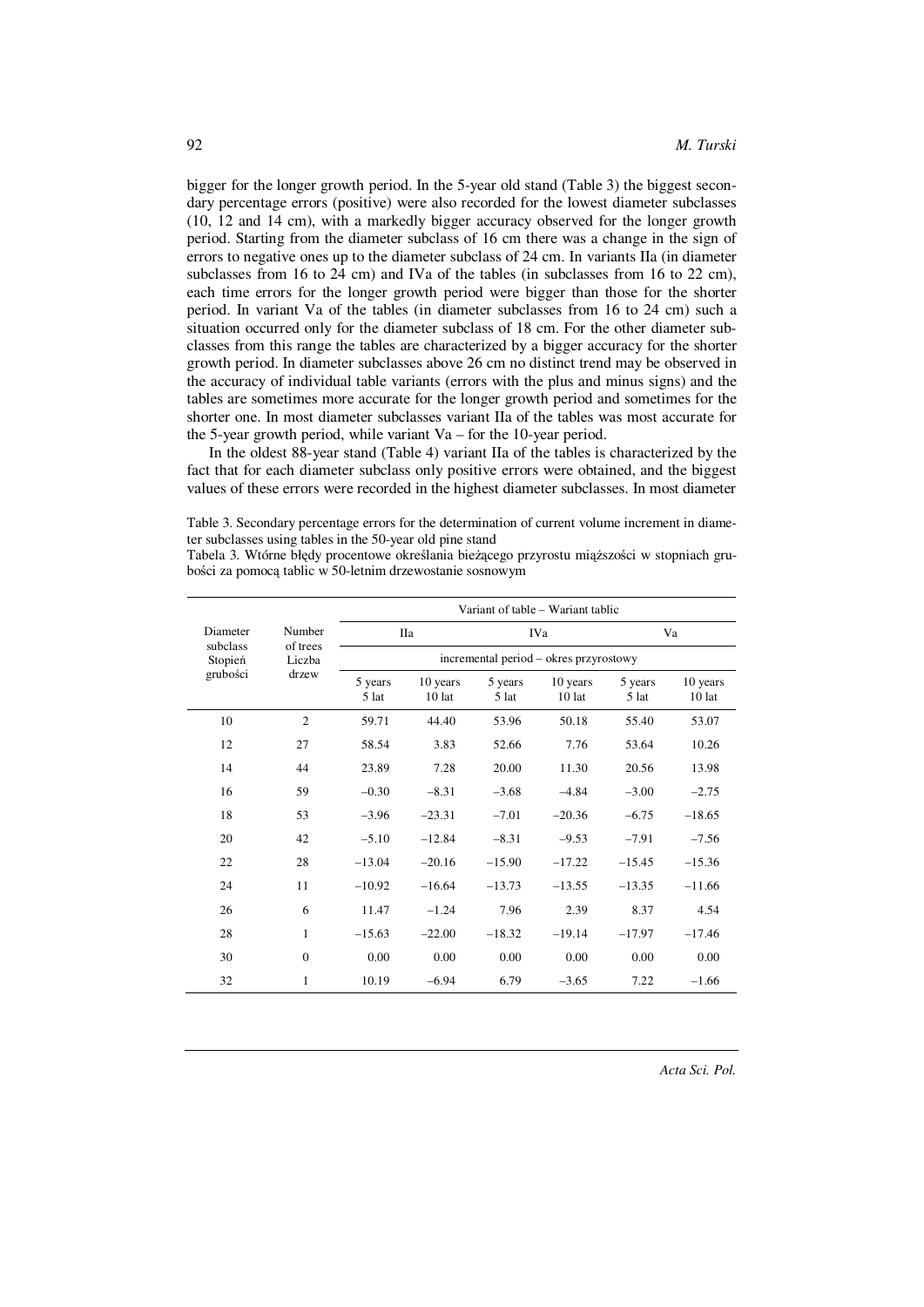Table 4. Secondary percentage errors for the determination of current volume increment in diameter subclasses using tables in the 88-year old pine stand

Tabela 4. Wtórne błędy procentowe określania bieżącego przyrostu miąższości w stopniach grubości za pomocą tablic w 88-letnim drzewostanie sosnowym

|                                 | Number<br>of trees<br>Liczba<br>drzew | Variant of table - Wariant tablic      |                    |                  |                      |                  |                    |  |  |
|---------------------------------|---------------------------------------|----------------------------------------|--------------------|------------------|----------------------|------------------|--------------------|--|--|
| Diameter                        |                                       |                                        | IIa                | <b>IVa</b>       |                      | Va               |                    |  |  |
| subclass<br>Stopień<br>grubości |                                       | incremental period – okres przyrostowy |                    |                  |                      |                  |                    |  |  |
|                                 |                                       | 5 years<br>5 lat                       | 10 years<br>10 lat | 5 years<br>5 lat | 10 years<br>$10$ lat | 5 years<br>5 lat | 10 years<br>10 lat |  |  |
| 18                              | 6                                     | 25.65                                  | 22.28              | $-3.66$          | $-0.30$              | $-5.24$          | $-2.64$            |  |  |
| 20                              | 26                                    | 23.39                                  | 20.12              | $-5.27$          | $-1.93$              | $-6.94$          | $-4.19$            |  |  |
| 22                              | 48                                    | 14.92                                  | 16.27              | $-11.58$         | $-4.92$              | $-13.17$         | $-7.22$            |  |  |
| 24                              | 73                                    | 18.63                                  | 17.92              | $-8.96$          | $-3.57$              | $-10.34$         | $-5.80$            |  |  |
| 26                              | 69                                    | 8.94                                   | 9.32               | $-16.25$         | $-10.57$             | $-17.76$         | $-12.66$           |  |  |
| 28                              | 66                                    | 11.79                                  | 13.29              | $-14.07$         | $-7.17$              | $-15.40$         | $-9.33$            |  |  |
| 30                              | 64                                    | 15.77                                  | 18.20              | $-10.95$         | $-3.08$              | $-12.32$         | $-5.39$            |  |  |
| 32                              | 42                                    | 15.94                                  | 19.81              | $-10.67$         | $-1.69$              | $-12.18$         | $-3.98$            |  |  |
| 34                              | 33                                    | 8.79                                   | 12.92              | $-16.16$         | $-7.28$              | $-17.53$         | $-9.44$            |  |  |
| 36                              | 26                                    | 22.38                                  | 24.76              | $-5.60$          | 2.47                 | $-7.09$          | 0.09               |  |  |
| 38                              | 9                                     | 19.00                                  | 22.57              | $-8.19$          | 0.77                 | $-9.61$          | $-1.55$            |  |  |
| 40                              | 4                                     | 10.45                                  | 11.88              | $-14.73$         | $-7.97$              | $-16.09$         | $-10.07$           |  |  |
| 42                              | 5                                     | 36.19                                  | 37.89              | 5.24             | 13.48                | 3.61             | 10.89              |  |  |
| 44                              | 3                                     | 39.25                                  | 37.79              | 7.64             | 13.52                | 5.94             | 10.93              |  |  |

subclasses bigger errors were found for the longer growth period. Variant IVa of the tables is characterized by the occurrence of negative errors in most diameter subclasses and in subclasses from 18 to 40 cm higher accuracy was found for the longer growth period. A similar trend was recorded for variant Va, where a markedly bigger number of negative errors and a bigger accuracy were found for the longer growth period (with the exception of the diameter subclasses of 42 and 44 cm, where only positive errors were recorded and the obtained accuracy was bigger for the shorter growth period). Out of the three analysed variants of tables in this stand, most often the biggest accuracy in individual diameter subclasses was found when applying variant IVa.

In "Volume increment tables for pine", prepared in the form of computer software, there is also an option making it possible to calculate the limits of error for the calculated volume increment (result ± standard error of volume increment, which is caused by the variation in the volume increment intensity in relation to the regression line applied in a given variant of the tables). In case of the 5-year growth period (Table 1) the actual volume increment for each table variant, except for variant III, falls within the limits defined by the table increment ± standard error of volume increment. In case of the 10-year growth period this condition is not met by variants IV and V. In the 50-year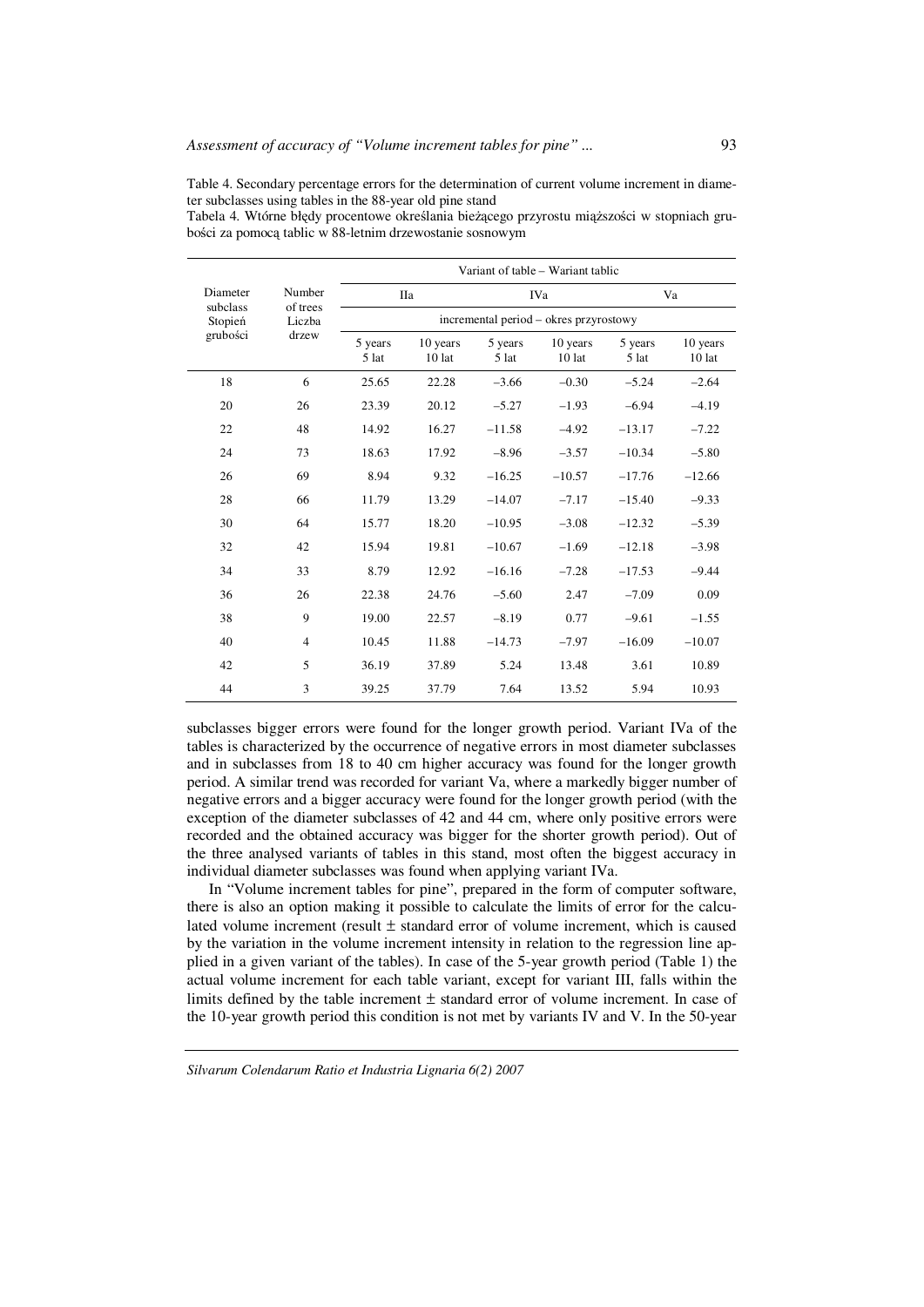old stand for the 5-year growth period the actual volume increment fell within the limits defined by the increment and standard error calculated for each variant of the tables. No such regularity was found for the 10-year growth period in each variant of the tables. In turn, in the oldest stand the actual volume increment for both growth periods fell within the calculated limits (calculated result  $\pm$  standard error) for variants I, II, III and IV of the tables. A slight deviation from the above mentioned rule may be observed for variant V of the tables.

#### **DISCUSSION**

In "Volume increment tables for pine" their author gave percentage standard errors for the determination of stand volume increments for different table variants. For variant I of the tables the error amounted to 16.9% for the shorter growth period and 14.7% for the longer period. In the analysed stands the calculated percentage error was smaller in the youngest stand for both growth periods (13.48% and 1.62%, respectively) and in the 50-year old stand for the 5-year growth period (–6.94%). The calculated error for the longer period in this stand was –14.93% and it was higher than that assumed by the author of the tables, similarly as in the oldest stand, where the errors were 19.56% and 18.14%. Standard error for variant II of the tables, the least accurate according to their author, was 22.2% for the 5-year growth period and 18.3% for the 10-year growth period. In each of the stands from the Murowana Goślina Forestry Experimental Station secondary percentage errors were smaller (for the 35-year old stand 11.32% and  $-9.96\%$ , for the 50-year old stand  $-2.21\%$  and 14.13%, and for the 88-year stand 14.65% and 16.33%). In variant III of the tables expected errors given by A. Dudek were 16.7% and 14.4%, respectively. Only for the shorter growth period in the 35-year old stand a bigger percentage error was obtained (17.07%). For the 10-year growth period the error was smaller and amounted to 8.79%. In both older stands, when using this table variant a higher accuracy was obtained than that assumed by the author of the table (the 50-year old stand –4.75% and –10.87%, for the 88-year old stand 12.6% and 12.29%). Using variant IV of the tables, according to their author, standard error of 8.9% is to be expected for the 5-year period and 5.9% for the 10-year period. In the 35- and 50-year old stands for the shorter growth period calculated percentage errors were smaller (–2.69% and –5.46%, respectively), while for the longer period they were bigger (–15.36% and –10.83%) than the expected accuracy of the tables. In the oldest stand (both growth periods) bigger errors were obtained  $(-13.7\%$  and  $-6.77\%)$  than those expected by the authors of the tables (8.9% and 5.9%). A similar situation occurs when using variant V of the tables. When determining volume increment for the 5-year growth period in the 35- and 50-year stands the calculated error were smaller (2.81% and –3.87%) than those contained in the tables (6.8%), while for the 10-year period they were bigger  $(-6.93\%$  and  $-7.94\%$  vs. 5.2%, respectively). In the 88-year old stand obtained percentage errors for both growth periods were bigger (–13.23% and –6.92%) than those given by the author of the tables. Thus, in the youngest stand for the 5-year growth period a smaller accuracy was found than that assumed by the author of the tables only when applying variant III of the tables and for the 10-year growth period – for variants IV and V. When determining volume increment of each table variant in the 50-year stand for the shorter growth period a bigger accuracy was recorded than that

*Acta Sci. Pol.*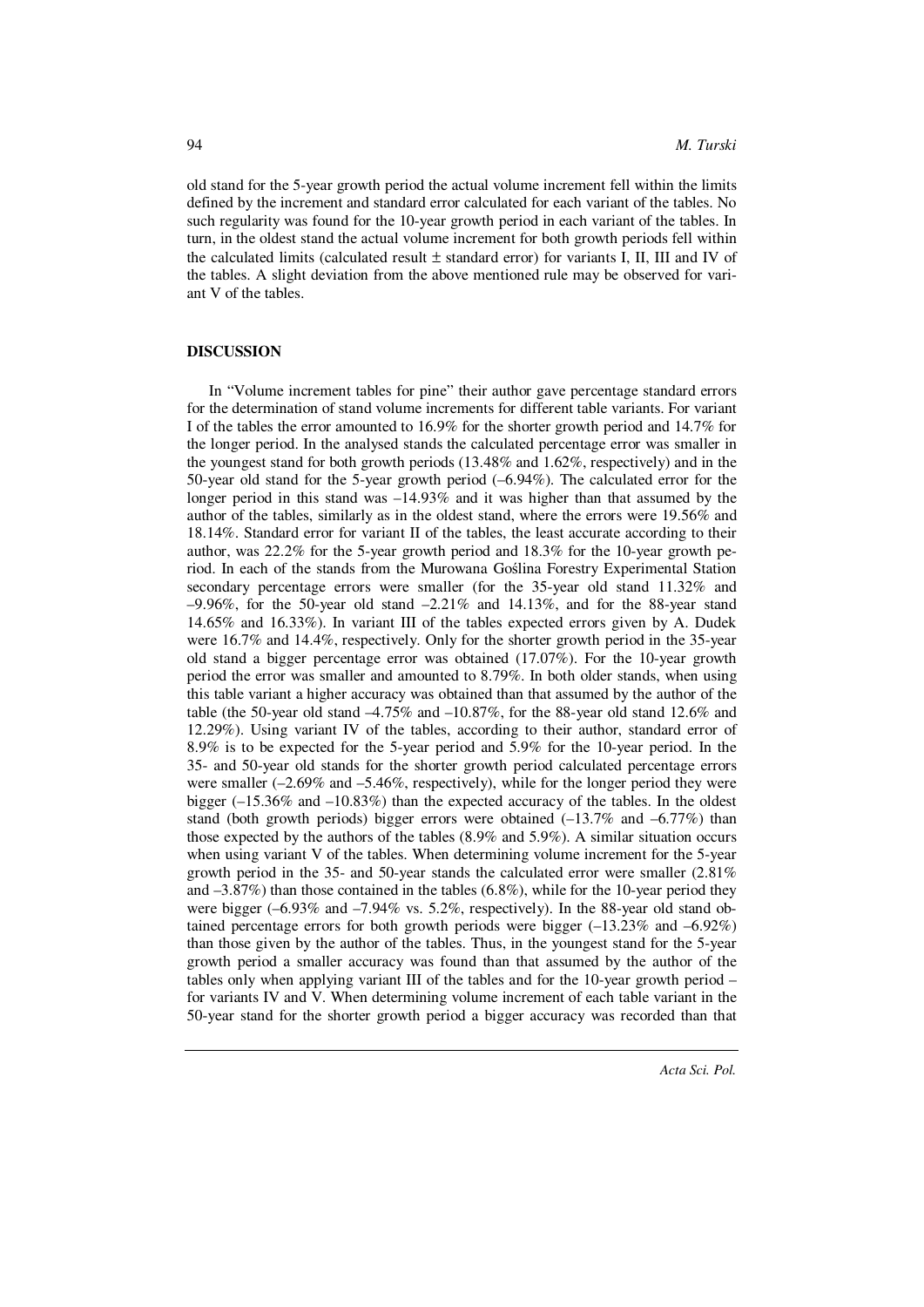assumed by the author. In the same stand for the 10-year growth period a similar trend occurred when applying variants II and III. In the oldest stand (both growth periods) this principle was observed when applying variants II and III of the tables. The hypothesis on the bigger accuracy of the tables for the 10-year growth period was not fully confirmed. Such a situation was not found in any variant of the tables in the 50-year old stand, and variants IV and V in the 35-year stand and II in the 88-year old stand. On the basis of the conducted investigations it is difficult to select only one variant of the tables, which would always determine most accurately the current volume increment of the stand, irrespective of the age of the stand. It is not possible to indicate a variant of the tables characterized by the smallest accuracy, although variant I in the 50- and 88-year old stands was least accurate for both growth periods. However, it seems that variant V of the tables determines stand volume increment most accurately, irrespective of the age of the stand and the length of the growth period. Taking into consideration the huge variability of growth conditions, both for individual trees and for stands, the conducted investigations are preliminary in character and a thorough assessment of accuracy of the tables needs to be based on measurements taken in a large number of stands.

#### **CONCLUSIONS**

1. Using variant V of the tables it was possible to determine volume increment of the stand most accurately, irrespective of its age and the length of the growth period.

2. When determining current volume increment of the stand using variants IIa, IVa and V (current volume increment of the stand calculated in diameter subclasses) the biggest secondary percentage errors occurred in the smallest and biggest diameter subclasses.

3. In most cases the actual volume increment of stands fell within limits defined by the volume increment calculated in the tables  $\pm$  standard error. Exceptions in this respect are the 10-year growth period for all variants of the tables in the 50-year old stand and in case of the 35-year old stand variants III (the 5-year period), IV and V (the 10-year period), and in case of the 88-year old stand – variant V (both growth periods).

4. The performed analysis of accuracy of the tables in three pine stands shows that they meet the expectations of practitioners. In practice the method to determine current volume increment of the stand should not be labour-intensive and at the same time it needs to be accurate enough to at least show the direction of changes occurring in the stand under the influence of performed interventions.

5. The huge variability of growth conditions for both individual trees and stands results in a situation when the conducted investigations are preliminary in character and the thorough assessment of accuracy of the tables needs to be based on measurements taken in a large number of stands. Studies in this respect need to be continued.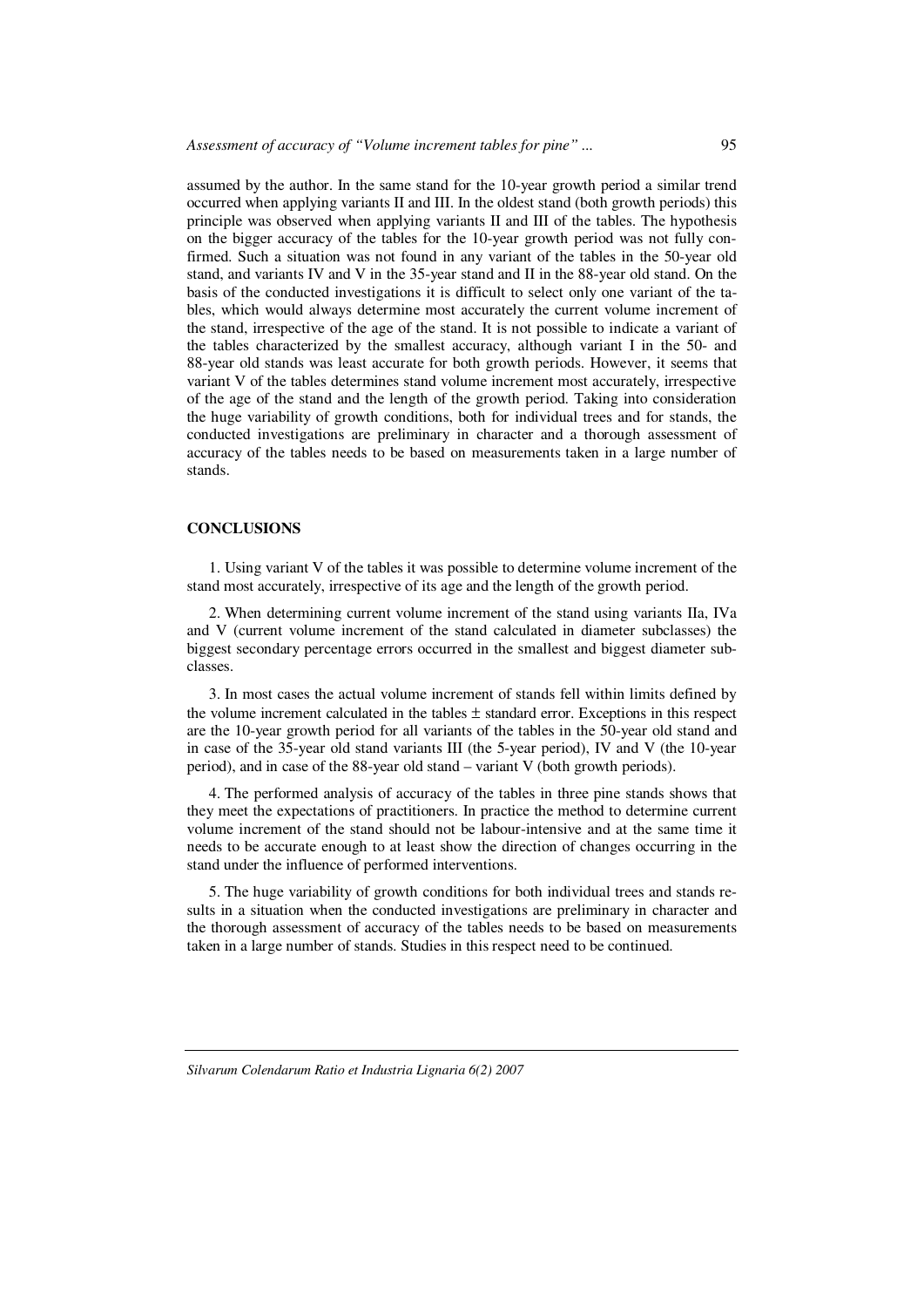#### **REFERENCES**

- Borowski M., 1954. Nowa metoda oznaczania bieżącego przyrostu miąższości drzewostanu [New method of indicating current volume increment of stand]. Sylwan 4, 257-278 [in Polish].
- Borowski M., 1958. Metoda oznaczania bieżącego przyrostu miąższości drzewostanu na podstawie przyrostu miąższości [Method of indicating current volume increment of stand on the base of volume increment]. Zesz. Nauk. SGGW, Leśn. 1, 95-182 [in Polish].
- Borowski M., 1961 a. Intensywność przyrostu miąższości sosny [The intensity of volume growth in pine]. Folia For. Pol. Ser. A, 7, 5-86 [in Polish].
- Borowski M., 1961 b. Intensywność przyrostu miąższości sosny. Zależność intensywności przyrostu od niektórych cech drzewa i drzewostanu [The intensity of volume growth in pine. The dependence of the growth intensity on some characters of the tree and the stand]. Sylwan 4, 69-70 [in Polish].
- Borowski M., 1964. Intensywność przyrostu miąższości jej rola i znaczenie w określaniu bieżącego przyrostu miąższości drzewostanu [The intensity of volume growth – role and meaning the current increment of stand volume]. In: Materiały międzynarodowego sympozjum w Tatrzańskiej Łomnicy 1962. Bratysława [in Polish].
- Borowski M., 1971. Tablice przyrostu miąższości strzał sosny starszych klas wieku [Tables of volume increment for stems of pine in older age-classes]. Folia For. Pol. Ser. A, 17 [in Polish].
- Borowski M., Rekosz B., 1974. Ocena dokładności tablic przyrostu miąższości dla drzewostanów sosnowych [Appraisal of the accuracy of volume increment tables for pine stands]. Sylwan 2, 21:29 [in Polish].
- Bruchwald A., 1971. Metoda określania bieżącego przyrostu miąższości drzewostanu przy zastosowaniu właściwej liczby kształtu  $f_{1/3}$  [The method of establisiting the current volume increment with use of true orm factor  $f_{1/3}$ . Folia For. Pol. Ser. A, 18, 99-131 [in Polish].
- Bruchwald A., 1979. Zmiana z wiekiem wysokości górnej w drzewostanach sosnowych [Alteration of the upper height with age in pine srands]. Sylwan 2, 1-19 [in Polish].
- Bruchwald A., Michalak K., 1984. Ocena dokładności tablic przyrostu miąższości Mikołaja Borowskiego dla drzewostanów sosnowych lasów Rogowa [Evaluation of the exactness of volume increment tables by Mikołaj Borowski for pine stands of the forests of Rogów]. Sylwan 1, 35-42 [in Polish].
- Dudek A., 1994. Tablice przyrostu miąższości dla sosny [The volume increment tables for Scots pine]. Wyd. SGGW Warszawa [in Polish].
- Grochowski J., 1953. Metoda badania przyrostu miąższości drzewostanu [Method of the examination of tree stand volume increment]. Sylwan 4, 242-257 [in Polish].
- Lemke J., 1974. Dokładność tablic przyrostu miąższości strzał Borowskiego dla drzewostanu sosnowego V klasy wieku [The exactness of volume increment tables by Mikołaj Borowski for pine tree stands Vth classe of the age]. Pr. Kom. Nauk Roln. Kom. Nauk Leśn. PTPN 38, 173-181 [in Polish].
- Szymkiewicz B., 1961. Tablice zasobności i przyrostu drzewostanów [Yeald and volume increment table for tree stands]. PWRiL Warszawa [in Polish].

### **OCENA DOKŁADNO**Ś**CI "TABLIC PRZYROSTU MI**ĄŻ**SZO**Ś**CI DLA SOSNY" ALBERTA DUDKA W DRZEWOSTANACH SOSNOWYCH LZD MUROWANA GO**Ś**LINA**

Streszczenie. W pracy podjęto próbę oceny dokładności "Tablic przyrostu miąższości dla sosny" Alberta Dudka w drzewostanach sosnowych w wieku 35, 50 i 88 lat, pochodzących z LZD Murowana Goślina. W drzewostanie 35-letnim najmniejszy wtórny błąd pro